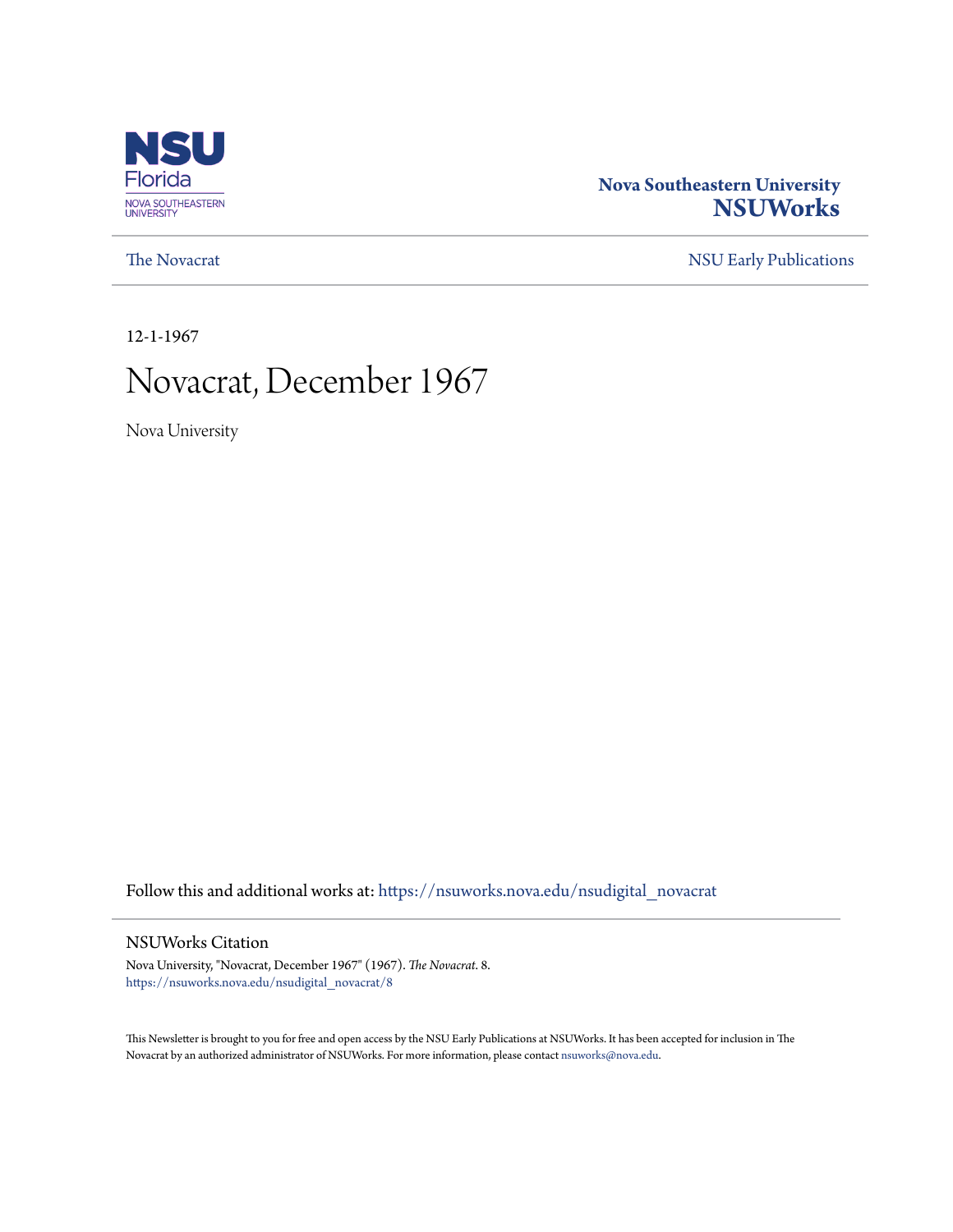

Volume  $1 -$  No. 8

# THE NOVACRAT

Official Publication Gold Key of Nova University

December 1967

# "CY" YOUNG NEW GOLD KEY PRESIDENT



[ MELVIN R. "CY" YOUNG

Melvin R. Young, universally known as "Cy," a tall Virginian who came to Fort Lauderdale to make his home a dozen years ago, was elected President of GOLD KEY of Nova University, following the Annual Banquet, December 1. He succeeds Frederick B. Youngblood.

Young has an industrial engineering degree from Virginia Polytechnic Institute. During World War II he served as a Naval Aviator. He spent eight years with General Motors. After the war he was an automobile dealer in Baltimore, and it was in Maryland that he met and married lovely Mary Ellen. He came to Fort Lauderdale and acquired and operated the Chrysler Automobile Agency.

Today he is owner·operator of the Ocean Manor Hotel on Galt Ocean Drive. He is in the Import-Export business as owner of the Worden-Young Co., and is developing 18 acres at Port Everglades. He imports several makes of European cars.

He has sold the "Youngster" - his fifty-foot yacht. His activities allow him little time for the pleasures of boat· ing. "Cy" was mayor of Fort Lauderdale from 1963-65.

The City Commission he headed reorganized and modernized the public library; provided money for the new city hall; got sanitary sewers started in the northwest section, and was otherwise active in the public interest.

Both "Cy" and Mary Ellen have been active in civic and community affairs and both have contributed materially to Nova University's forward thrust.

"Cy" is a director of the American and Sunrise National Banks. the Broward Broadcasting Company. Fort Lauder· dale Symphony. and is a past president of the Fort Lauderdale Symphony Orchestra. He is a Trustee of Drake College, Pinecrest School and Florida Presbyterian Homes, Lakeland.

He is a member of the Ocean Reef Club. lauderdale Yacht Club, First Presbyterian Church and South Florida Education Center, and General Chairman of the Fifty Million Fund for the Synod of Florida.

## STRONG BOARD

Young's first meeting with his board will be January 4. 1968.

Serving with him will be Stanley A. Emerson, Vice Presi· dent; Gregory Barry, Treasurer; and Robert O. Barber, James Donn. Jr., Robert G. Friedman, Russell French, Leo Goodwin, Jr., and John E. Morris, Jr., Directors\_

Retiring President Fred B. Youngblood will continue to serve in an ex-officio capacity.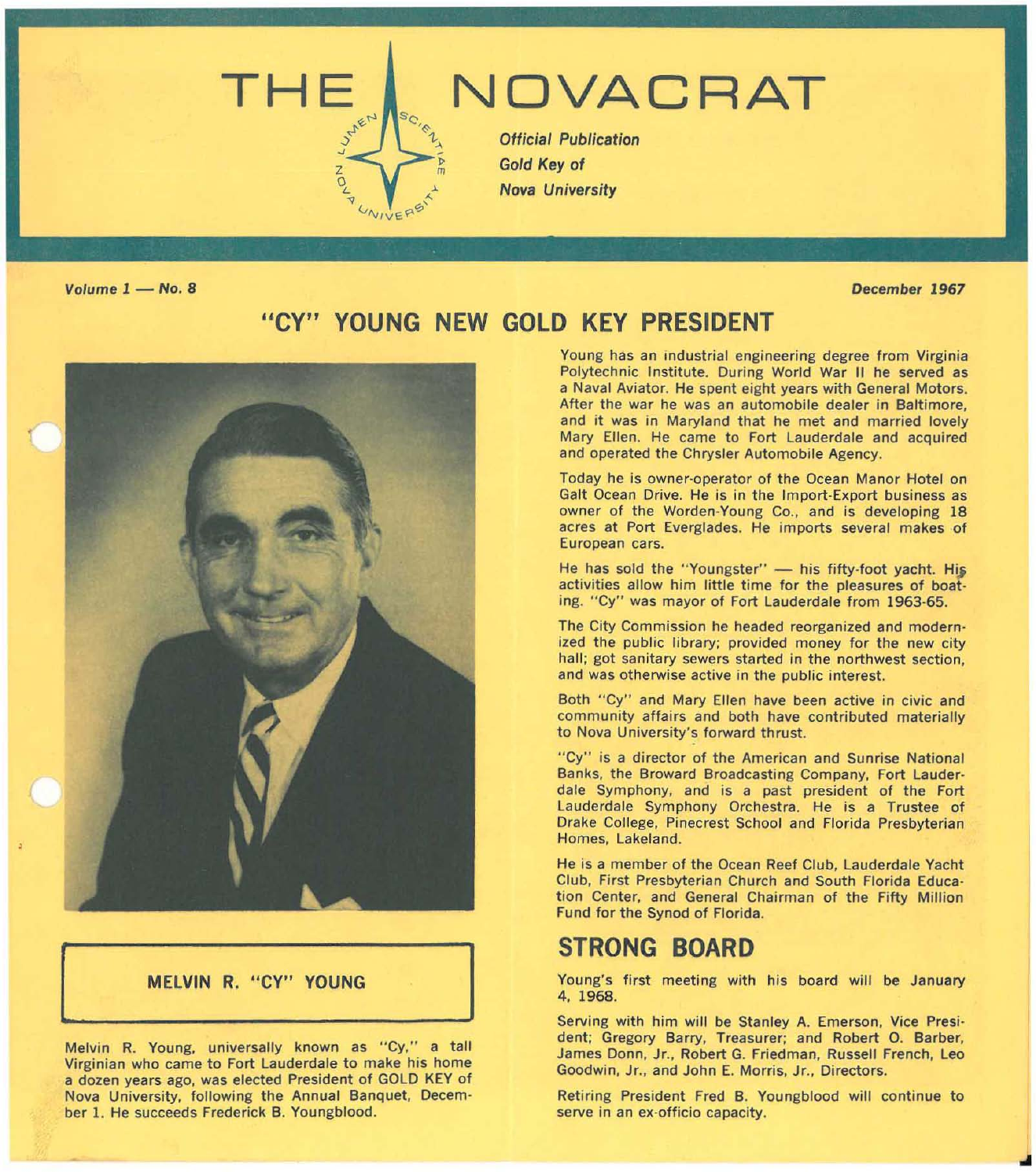

The Annual Dinner of GOLD KEY, a delightful affair with the Founder-Director of the American Institute of Public Opinion, Dr. George Gallup, of Princeton, N.J. as principal speaker. was staged at the Sheraton Hotel, Friday, December 1. 1967. Pictured on this and the adjoining page are some of the personalities who participated.

An Annual Report of accomplishments in 1967, and an outline for the future will appear in the January Novacrat.

GOLD KEYSMAN Dr. Myron Segal will be signally honored December 17 for "Distinguished Achievement on Behalf of Israel." Or. Zeev Boneh, emissary of the State of Israel, announced the award.

As retiring president I want to thank my directors, the GOLD KEY members. our staff, and the Nova University officials who have aided in making 1967 outstanding. I wish "Cy" Young and his Board every success in 1968.

> Frederick B. Youngblood, Retiring President GOLD KEY of Nova University



THE NOVACRAT Published monthly in the interest of GOLD KEY of Nova University August Burghard - Editor



•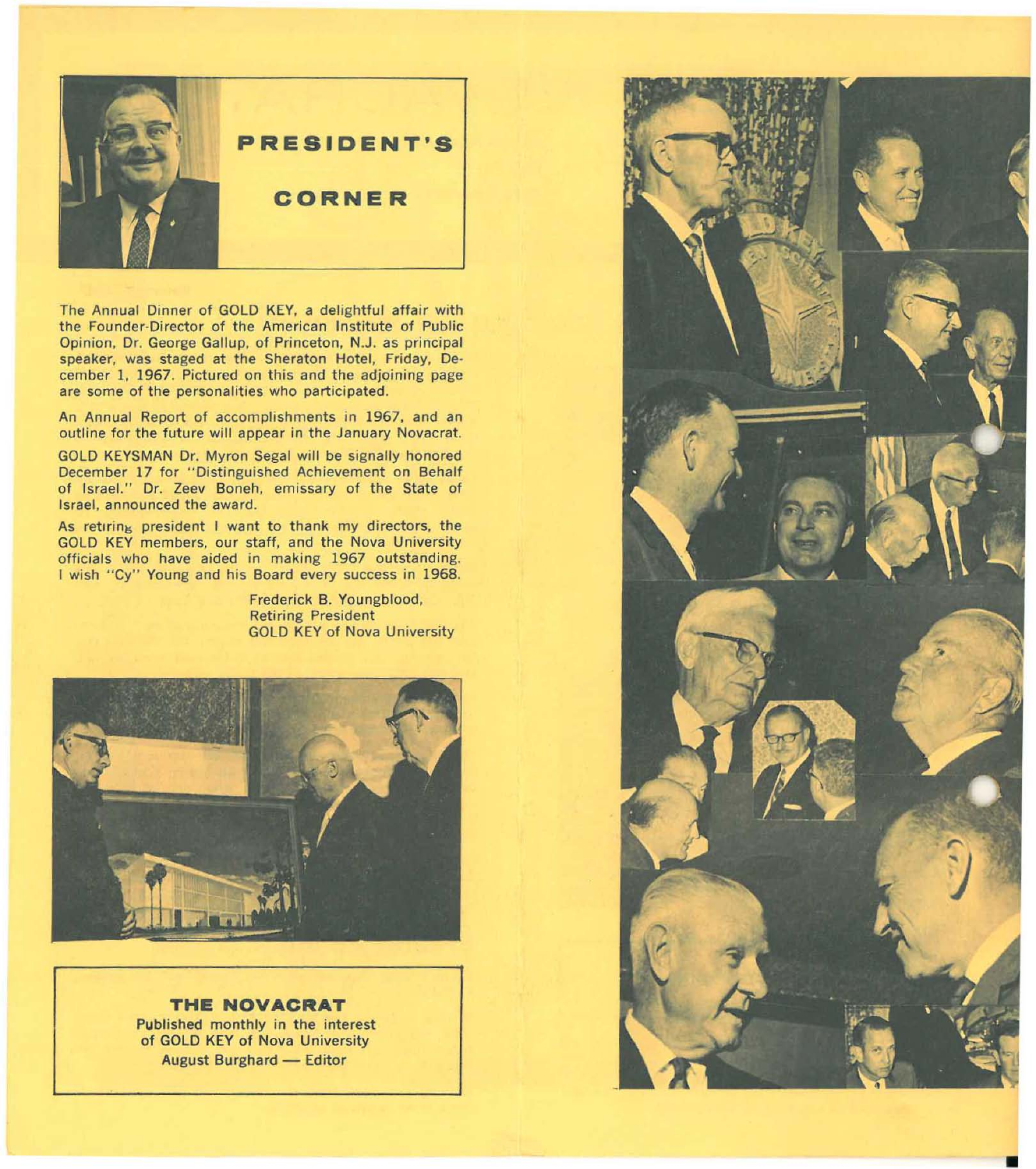